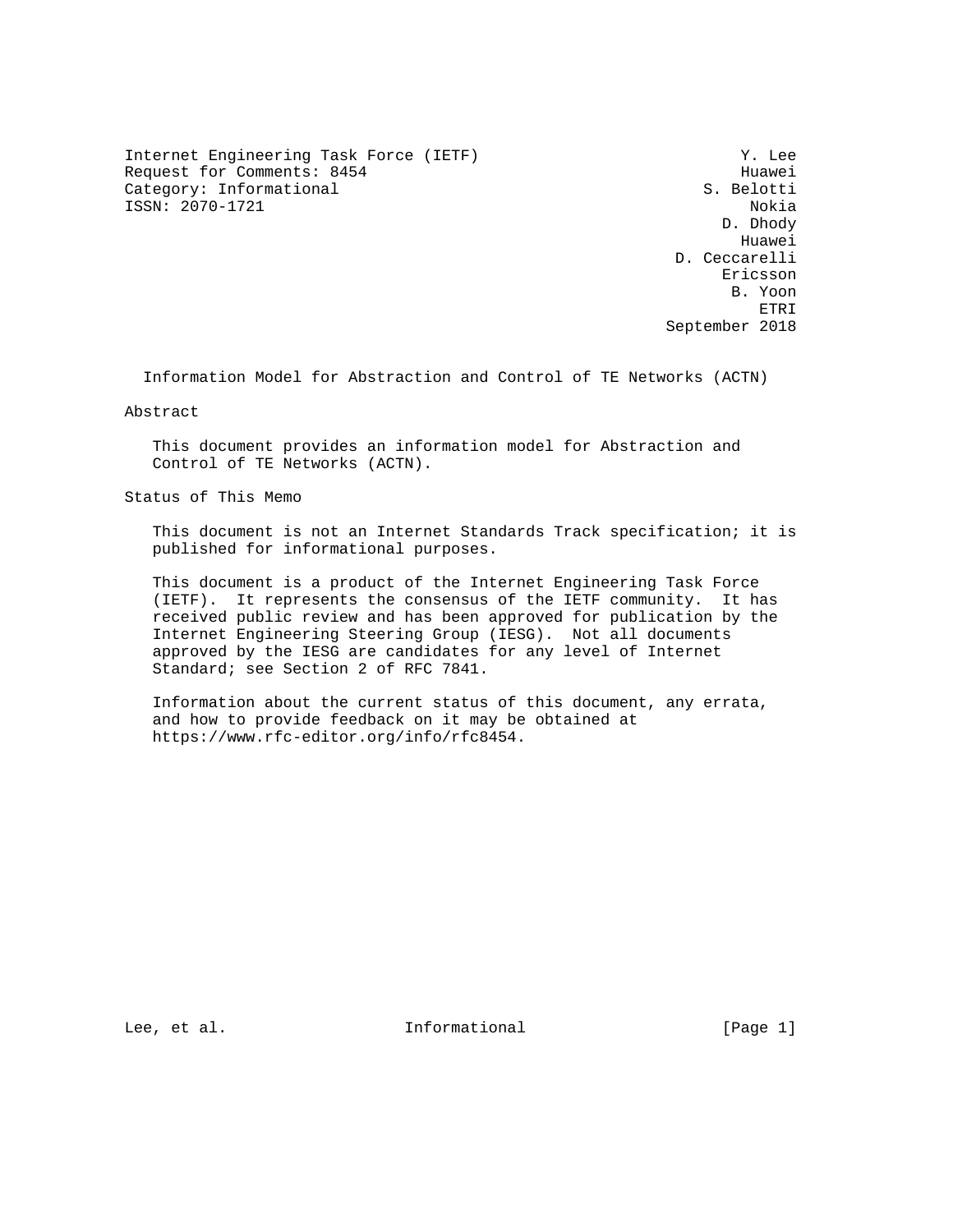Copyright Notice

 Copyright (c) 2018 IETF Trust and the persons identified as the document authors. All rights reserved.

 This document is subject to BCP 78 and the IETF Trust's Legal Provisions Relating to IETF Documents

 (https://trustee.ietf.org/license-info) in effect on the date of publication of this document. Please review these documents carefully, as they describe your rights and restrictions with respect to this document. Code Components extracted from this document must include Simplified BSD License text as described in Section 4.e of the Trust Legal Provisions and are provided without warranty as described in the Simplified BSD License.

Lee, et al. 10 methormational [Page 2]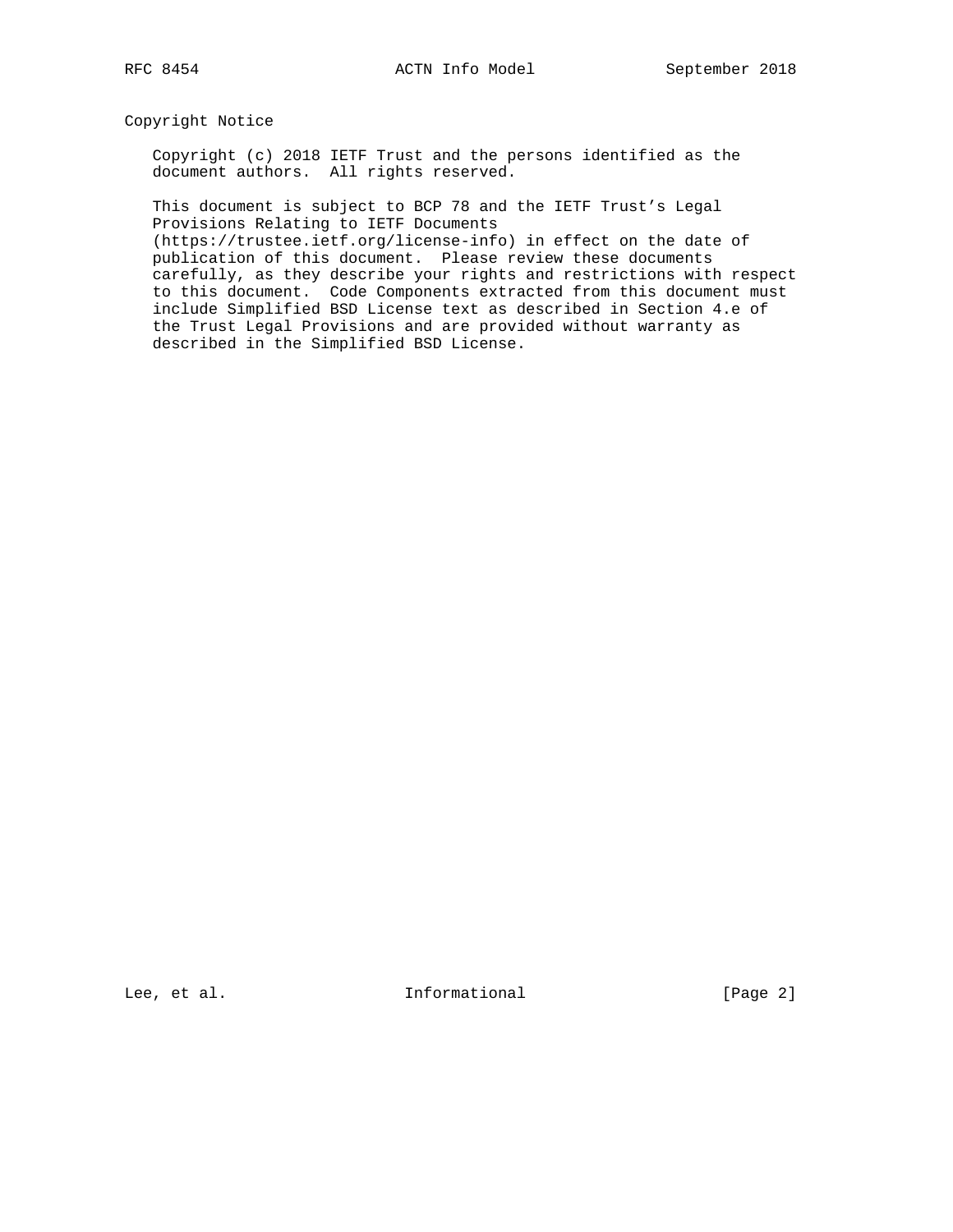|  | Table of Contents |
|--|-------------------|
|  |                   |

| Introduction $\ldots \ldots \ldots \ldots \ldots \ldots \ldots \ldots$<br>$1$ .                                                                                                                                                                   |  |  |  |  | $\overline{4}$ |
|---------------------------------------------------------------------------------------------------------------------------------------------------------------------------------------------------------------------------------------------------|--|--|--|--|----------------|
| 1.1.                                                                                                                                                                                                                                              |  |  |  |  | $\overline{4}$ |
| ACTN Common Interfaces Information Model<br>2.1                                                                                                                                                                                                   |  |  |  |  | 5              |
| Virtual Network Primitives<br>3 <sup>1</sup>                                                                                                                                                                                                      |  |  |  |  | $\overline{6}$ |
| 3.1.                                                                                                                                                                                                                                              |  |  |  |  | 7              |
| 3.2.                                                                                                                                                                                                                                              |  |  |  |  | 7              |
| 3.3.                                                                                                                                                                                                                                              |  |  |  |  | 7              |
| 3.4.                                                                                                                                                                                                                                              |  |  |  |  | 7              |
| 3.5.                                                                                                                                                                                                                                              |  |  |  |  | 8              |
| 3.6.                                                                                                                                                                                                                                              |  |  |  |  | 8              |
| TE.<br>4.                                                                                                                                                                                                                                         |  |  |  |  | 8              |
| 4.1.                                                                                                                                                                                                                                              |  |  |  |  | $\overline{9}$ |
| 4.2.                                                                                                                                                                                                                                              |  |  |  |  | 9              |
| 4.3.                                                                                                                                                                                                                                              |  |  |  |  | $\overline{9}$ |
| TE Topology Update (for TE Resources)<br>4.4.                                                                                                                                                                                                     |  |  |  |  | $\mathsf{Q}$   |
| 4.5.                                                                                                                                                                                                                                              |  |  |  |  | 10             |
| 5. VN<br>Objects<br>. The contract of the contract of the contract of the contract of the contract of the contract of the contract of the contract of the contract of the contract of the contract of the contract of the contract of the contrac |  |  |  |  | 10             |
| 5.1.                                                                                                                                                                                                                                              |  |  |  |  | 11             |
| VN Service Characteristics<br>5.2.                                                                                                                                                                                                                |  |  |  |  | 11             |
| 5.3.                                                                                                                                                                                                                                              |  |  |  |  | 13             |
| VN Objective Function<br>5.4.                                                                                                                                                                                                                     |  |  |  |  | 14             |
| 5.5.                                                                                                                                                                                                                                              |  |  |  |  | 14             |
| 5.6.                                                                                                                                                                                                                                              |  |  |  |  | 15             |
| 5.7.                                                                                                                                                                                                                                              |  |  |  |  | 15             |
|                                                                                                                                                                                                                                                   |  |  |  |  | 15             |
| 5.7.2. VN Service Preference                                                                                                                                                                                                                      |  |  |  |  | 16             |
| б.                                                                                                                                                                                                                                                |  |  |  |  | 17             |
| TE Tunnel Characteristics<br>$6.1$ .                                                                                                                                                                                                              |  |  |  |  | 17             |
| Mapping of VN Primitives with VN Objects<br>7.                                                                                                                                                                                                    |  |  |  |  | 19             |
| Mapping of TE Primitives with TE Objects<br>8.                                                                                                                                                                                                    |  |  |  |  | 20             |
| 9.                                                                                                                                                                                                                                                |  |  |  |  | 20             |
|                                                                                                                                                                                                                                                   |  |  |  |  | 21             |
|                                                                                                                                                                                                                                                   |  |  |  |  | 21             |
| 11.1.<br>Normative References                                                                                                                                                                                                                     |  |  |  |  | 21             |
| 11.2.<br>Informative References                                                                                                                                                                                                                   |  |  |  |  | 21             |
|                                                                                                                                                                                                                                                   |  |  |  |  | 22             |
|                                                                                                                                                                                                                                                   |  |  |  |  | 23             |
|                                                                                                                                                                                                                                                   |  |  |  |  |                |

Lee, et al. 1nformational [Page 3]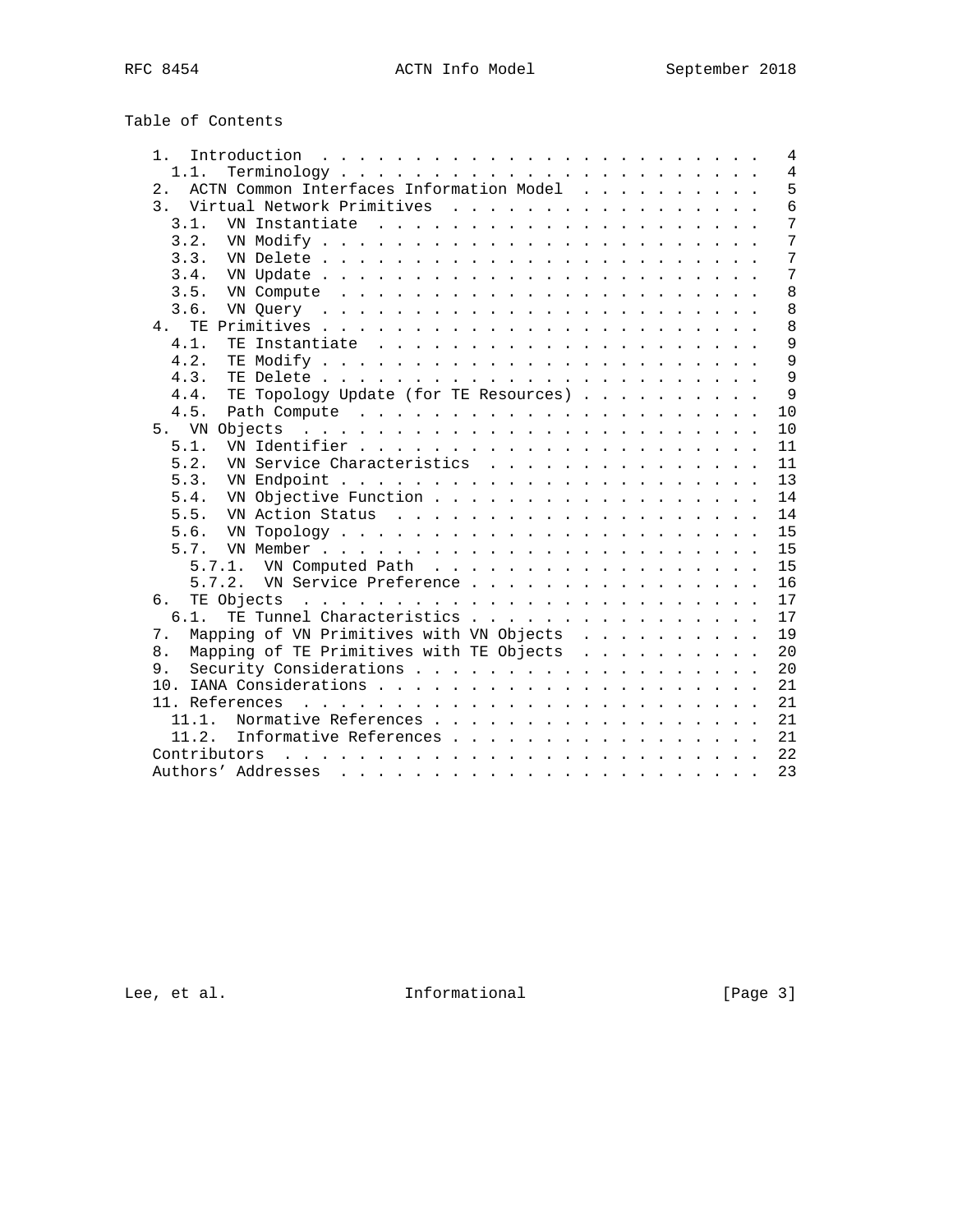# 1. Introduction

 This document provides an information model for Abstraction and Control of TE Networks (ACTN). The information model described in this document covers the interface requirements identified in the ACTN Framework document [RFC8453].

 The ACTN reference architecture [RFC8453] identifies a three-tier control hierarchy comprising the following as depicted in Figure 1:

- o Customer Network Controllers (CNCs)
- o Multi-Domain Service Coordinator (MDSC)
- o Provisioning Network Controllers (PNCs)



Figure 1: A Three-Tier ACTN Control Hierarchy

 The two interfaces with respect to the MDSC, one north of the MDSC and the other south of the MDSC, are referred to as "CMI" (CNC-MDSC Interface) and "MPI" (MDSC-PNC Interface), respectively. This document models these two interfaces and derivative interfaces thereof (e.g., MDSC-to-MDSC in a hierarchy of MDSCs) as a single common interface.

# 1.1. Terminology

 The terms "Virtual Network (VN)" and "Virtual Network Service (VNS)" are defined in [RFC8453]. Other key terms and concepts, for example, "abstraction", can be found in [RFC7926].

Lee, et al. 10 methormational [Page 4]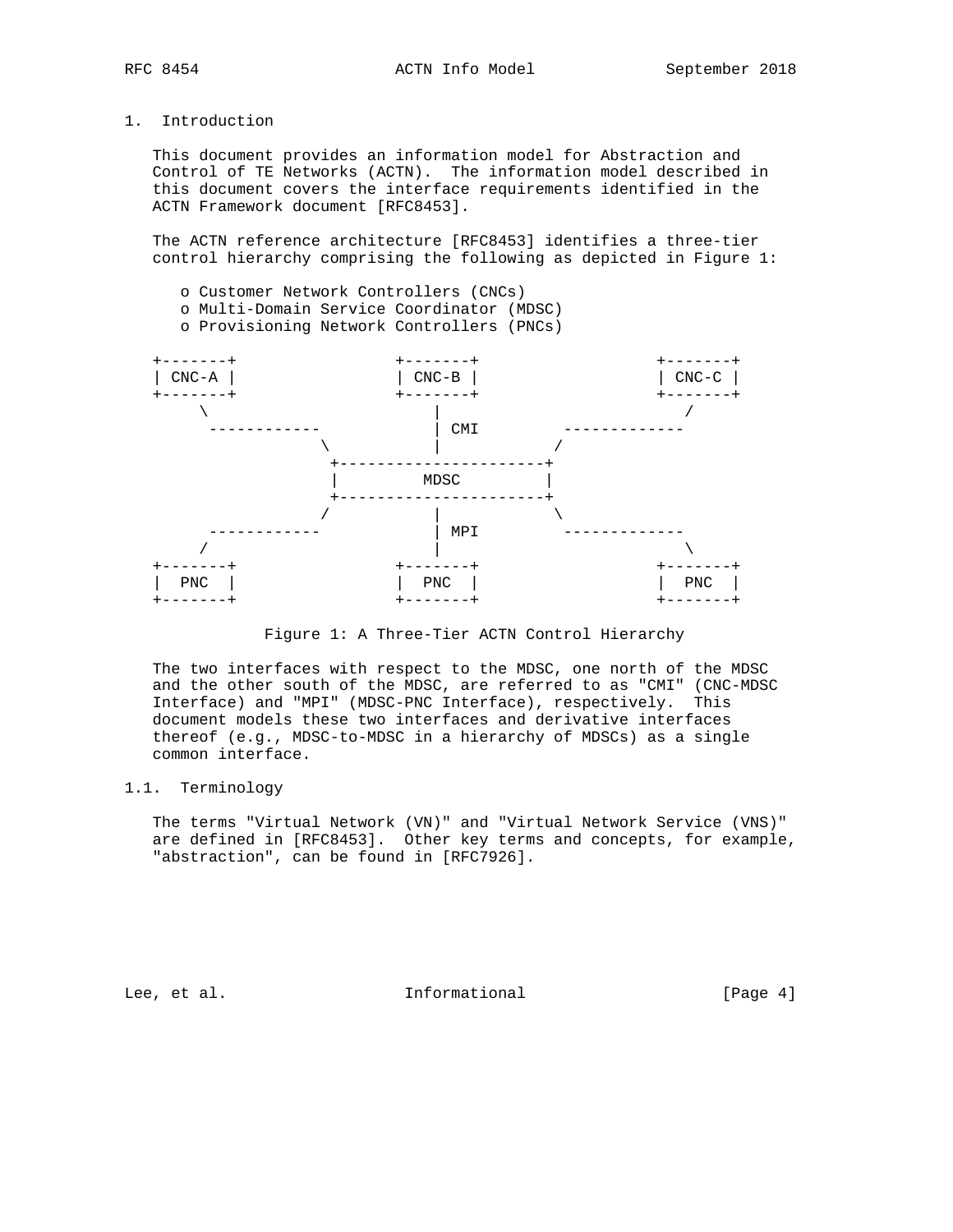# 2. ACTN Common Interfaces Information Model

 This section provides an ACTN common interface information model to describe primitives, objects, their properties (represented as attributes), their relationships, and the resources for the service applications needed in the ACTN context.

 The standard interface is described between a client controller and a server controller. A client-server relationship is recursive between a CNC and an MDSC and between an MDSC and a PNC. In the CMI, the client is a CNC while the server is an MDSC. In the MPI, the client is an MDSC and the server is a PNC. There may also be MDSC-MDSC interfaces that need to be supported. This may arise in a hierarchy of MDSCs in which workloads may need to be partitioned to multiple MDSCs.

 Basic primitives (messages) are required between the CNC-MDSC and MDSC-PNC controllers. These primitives can then be used to support different ACTN network control functions like network topology requests/queries, VN service requests, path computation and connection control, VN service policy negotiation, enforcement, routing options, etc.

 There are two different types of primitives depending on the type of interface:

- o Virtual Network primitives at CMI
- o Traffic Engineering primitives at MPI

 As well described in [RFC8453], at the CMI level, there is no need for detailed TE information since the basic functionality is to translate customer service information into VNS operation.

 At the MPI level, MDSC has the main scope for multi-domain coordination and creation of a single end-to-end (E2E) abstracted network view that is strictly related to TE information.

As for topology, this document employs two types of topology.

- o The first type is referred to as "virtual network topology" and is associated with a VN. Virtual network topology is a customized topology for view and control by the customer. See Section 3.1 for details.
- o The second type is referred to as "TE topology" and is associated with provider network operation on which we can apply policy to obtain the required level of abstraction to represent the underlying physical network topology.

Lee, et al. 10 mm informational 100 mm informational [Page 5]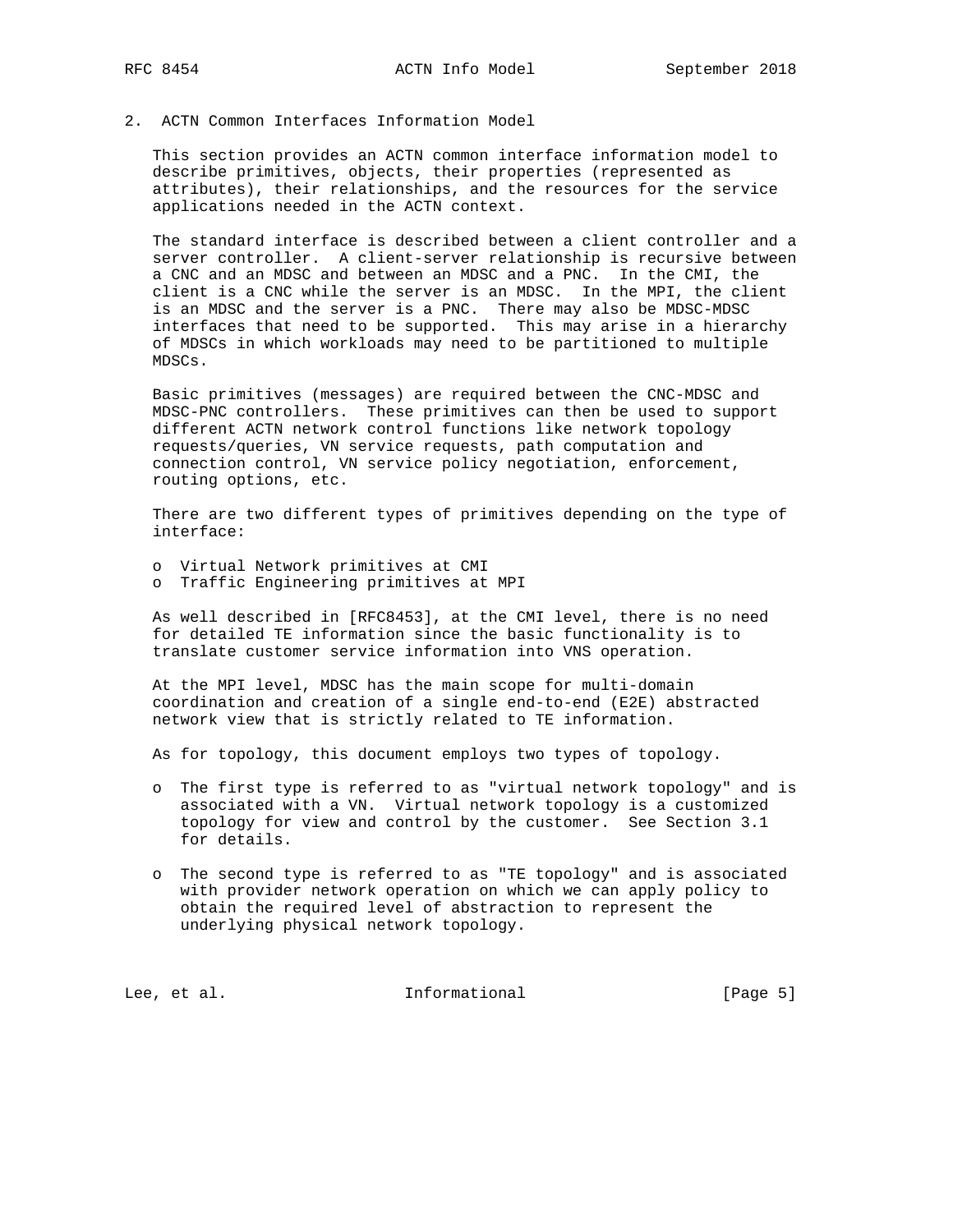3. Virtual Network Primitives

 This section provides a list of main VN primitives related to VNs and that are necessary to satisfy the ACTN requirements specified in [ACTN-REQ].

The following VN Action primitives are supported:

- o VN Instantiate
- o VN Modify
- o VN Delete
- o VN Update
- o VN Path Compute
- o VN Query

VN Action is an object describing the main VN primitives.

VN Action can assume one of the mentioned above primitives values.

<VN Action> ::= <VN Instantiate> |

```
 <VN Modify> |
<VN Delete> |
<VN Update> |
<VN Path Compute> |
<VN Query>
```
 All these actions will solely happen at CMI level between CNC and MDSC.

Lee, et al. 1nformational [Page 6]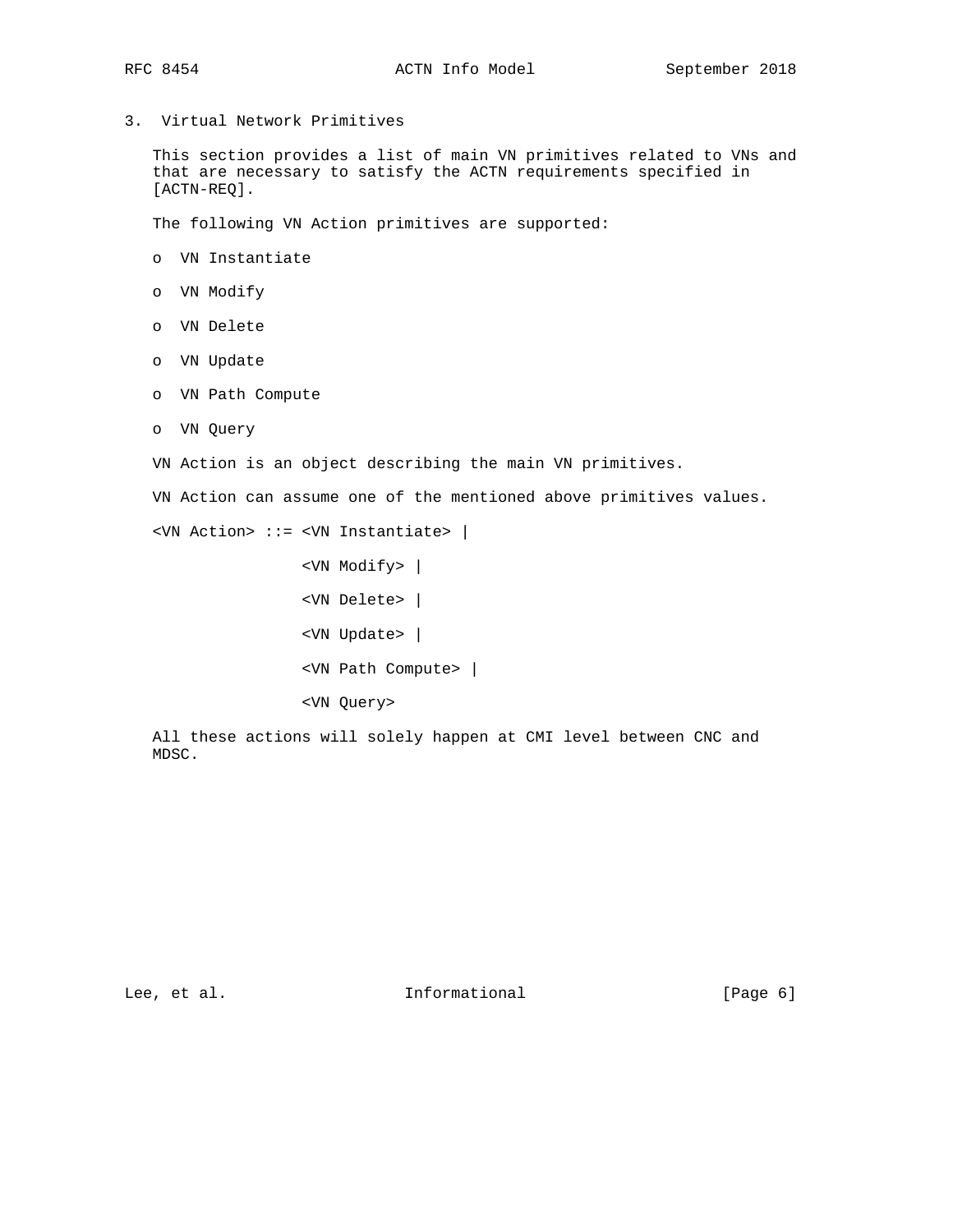#### 3.1. VN Instantiate

 VN Instantiate refers to an action from customers/applications to request the creation of VNs. VN Instantiate is for CNC-to-MDSC communication. Depending on the agreement between client and provider, VN instantiate can imply different VN operations. There are two types of VN instantiation:

VN Type 1: VN is viewed as a set of edge-to-edge links (VN members).

 VN Type 2: VN is viewed as a VN-topology comprising virtual nodes and virtual links.

Please see [RFC8453] for full details regarding the types of VN.

#### 3.2. VN Modify

 VN Modify refers to an action issued from customers/applications to modify an existing VN (i.e., an instantiated VN). VN Modify is for CNC-to-MDSC communication.

VN Modify, depending of the type of VN instantiated, can be:

- 1. a modification of the characteristics of VN members (edge-to-edge links) in the case of VN Type 1, or
- 2. a modification of an existing virtual topology (e.g., adding/ deleting virtual nodes/links) in the case of VN Type 2.
- 3.3. VN Delete

 VN Delete refers to an action issued from customers/applications to delete an existing VN. VN Delete is for CNC-to-MDSC communication.

3.4. VN Update

 "VN Update" refers to any update to the VN that needs to be updated to the customers. VN Update is MDSC-to-CNC communication. VN Update fulfills a push model at the CMI level, making customers aware of any specific changes in the topology details related to the instantiated VN.

VN Update, depending of the type of VN instantiated, can be:

- 1. an update of VN members (edge-to-edge links) in case of VN Type 1, or
- 2. an update of virtual topology in case of VN Type 2.

Lee, et al. 1nformational [Page 7]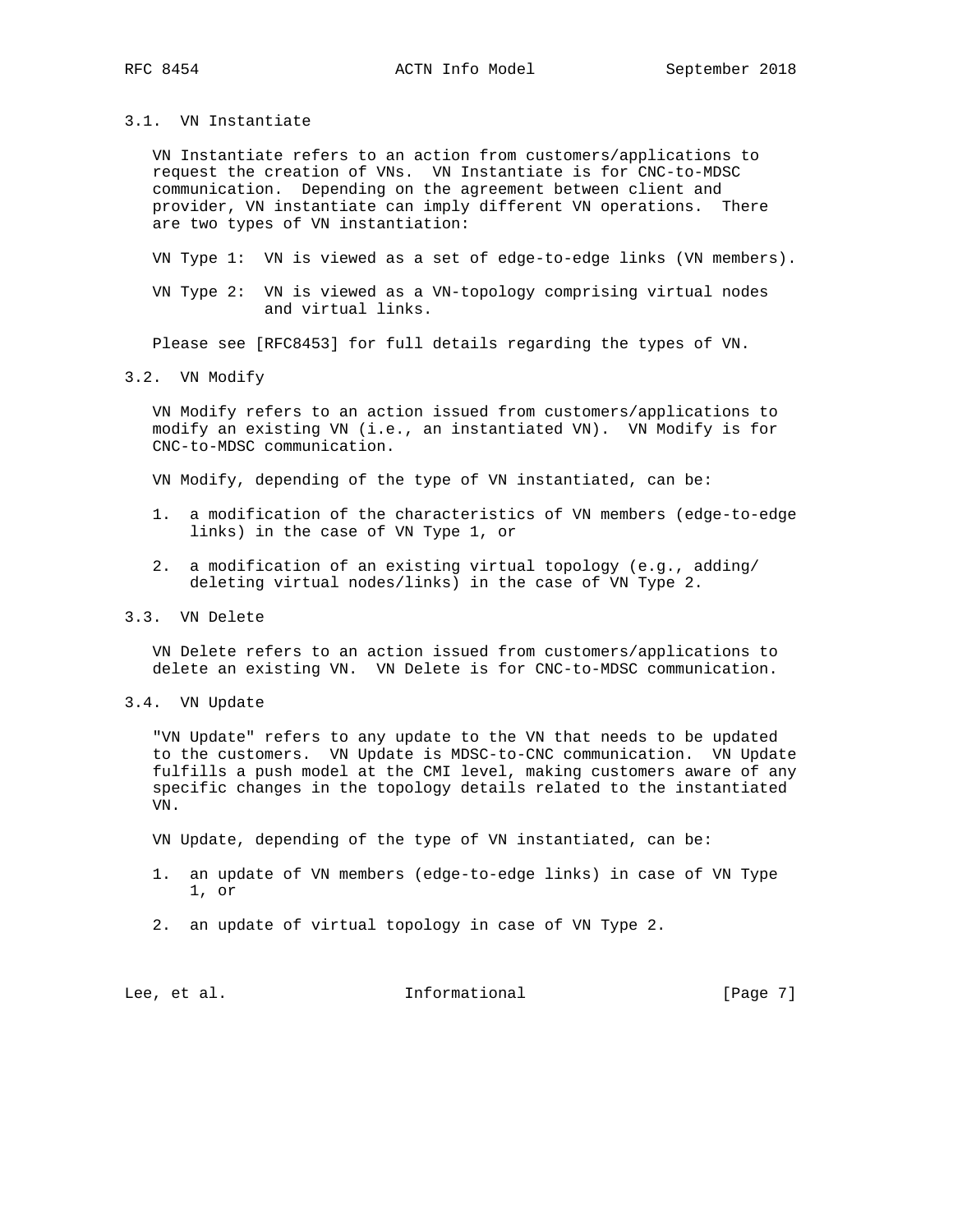The connection-related information (e.g., Label Switched Paths (LSPs)) update association with VNs will be part of the "translation" function that happens in MDSC to map/translate VN request into TE semantics. This information will be provided in case the customer optionally wants to have more-detailed TE information associated with the instantiated VN.

3.5. VN Compute

 VN Compute consists of a Request and Reply. "VN Compute Request" refers to an action from customers/applications to request a VN computation.

 "VN Compute Reply" refers to the reply in response to VN Compute Request.

 A VN Compute Request/Reply is to be differentiated from a VN Instantiate. The purpose of VN Compute is a priori exploration to compute network resources availability and getting a possible VN view in which path details can be specified matching customer/applications constraints. This a priori exploration may not guarantee the availability of the computed network resources at the time of instantiation.

3.6. VN Query

 "VN Query" refers to an inquiry pertaining to a VN that has already been instantiated. VN Query fulfills a pull model that permits getting a topology view.

 "VN Query Reply" refers to the reply in response to a VN Query. The topology view returned by a VN Query Reply would be consistent with the topology type instantiated for any specific VN.

4. TE Primitives

 This section provides a list of the main TE primitives necessary to satisfy ACTN requirements specified in [ACTN-REQ] related to typical TE operations supported at the MPI level.

 The TE action primitives defined in this section should be supported at the MPI consistently with the type of topology defined at the CMI.

Lee, et al. 10 mm informational 100 mm informational [Page 8]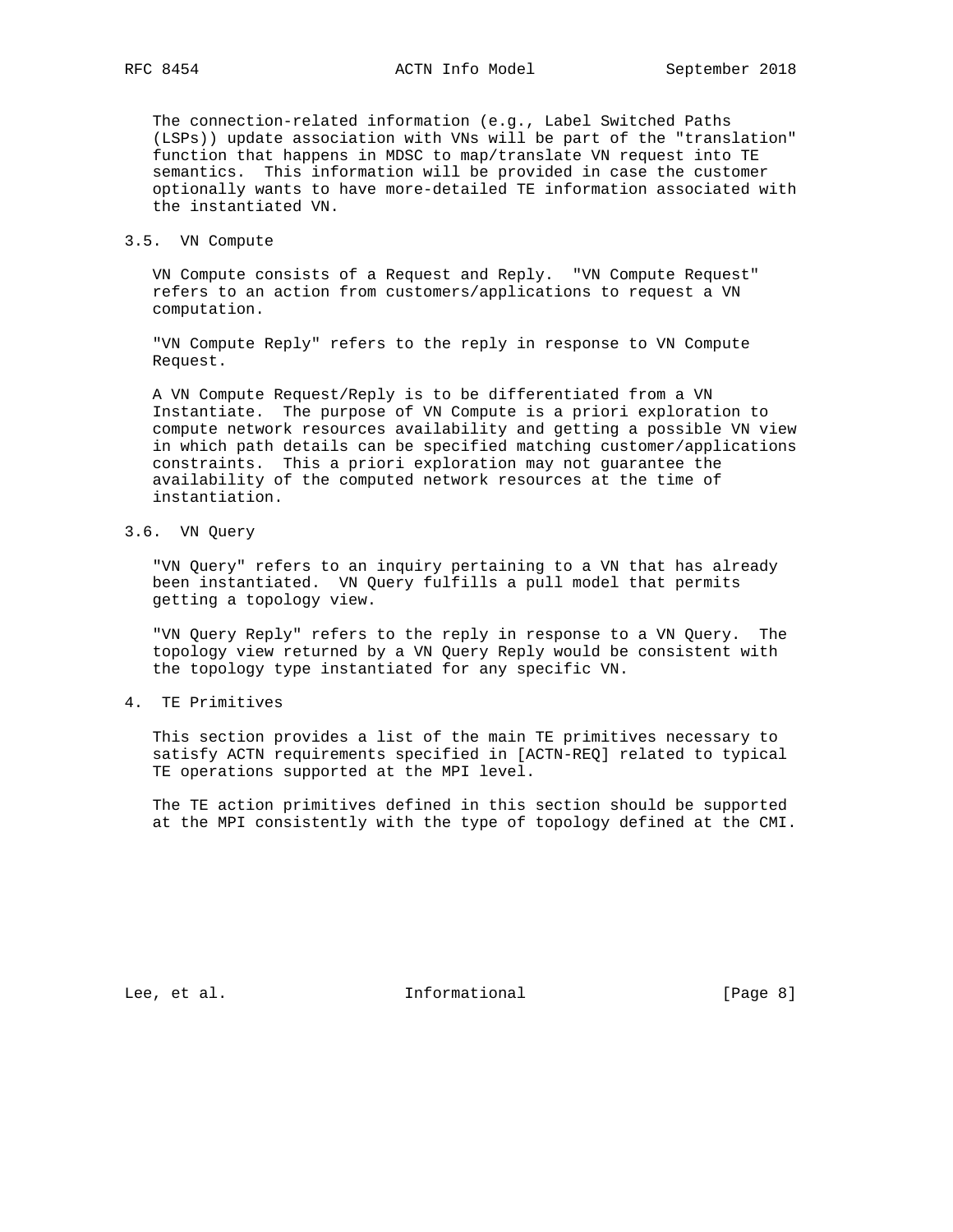The following TE action primitives are supported:

o TE Instantiate/Modify/Delete

o TE Topology Update (see Section 4.4. for the description)

o Path Compute

TE Action is an object describing the main TE primitives.

TE Action can assume one of the mentioned above primitives values.

<TE Action> ::= <TE Instantiate> |

 <TE Modify> | <TE Delete> | <TE Topology Update> | <Path Compute> |

 All these actions will solely happen at MPI level between MDSC and PNC.

4.1. TE Instantiate

 "TE Instantiate" refers to an action issued from MDSC to PNC to instantiate new TE tunnels.

4.2. TE Modify

 "TE Modify" refers to an action issued from MDSC to PNC to modify existing TE tunnels.

4.3. TE Delete

 "TE Delete" refers to an action issued from MDSC to PNC to delete existing TE tunnels.

4.4. TE Topology Update (for TE Resources)

 TE Topology Update is a primitive specifically related to MPI used to provide a TE resource update between any domain controller and MDSC regarding the entire content of any actual TE topology of a domain controller or an abstracted filtered view of TE topology depending on negotiated policy.

See [TE-TOPO] for detailed YANG implementation of TE topology update.

Lee, et al. Informational [Page 9]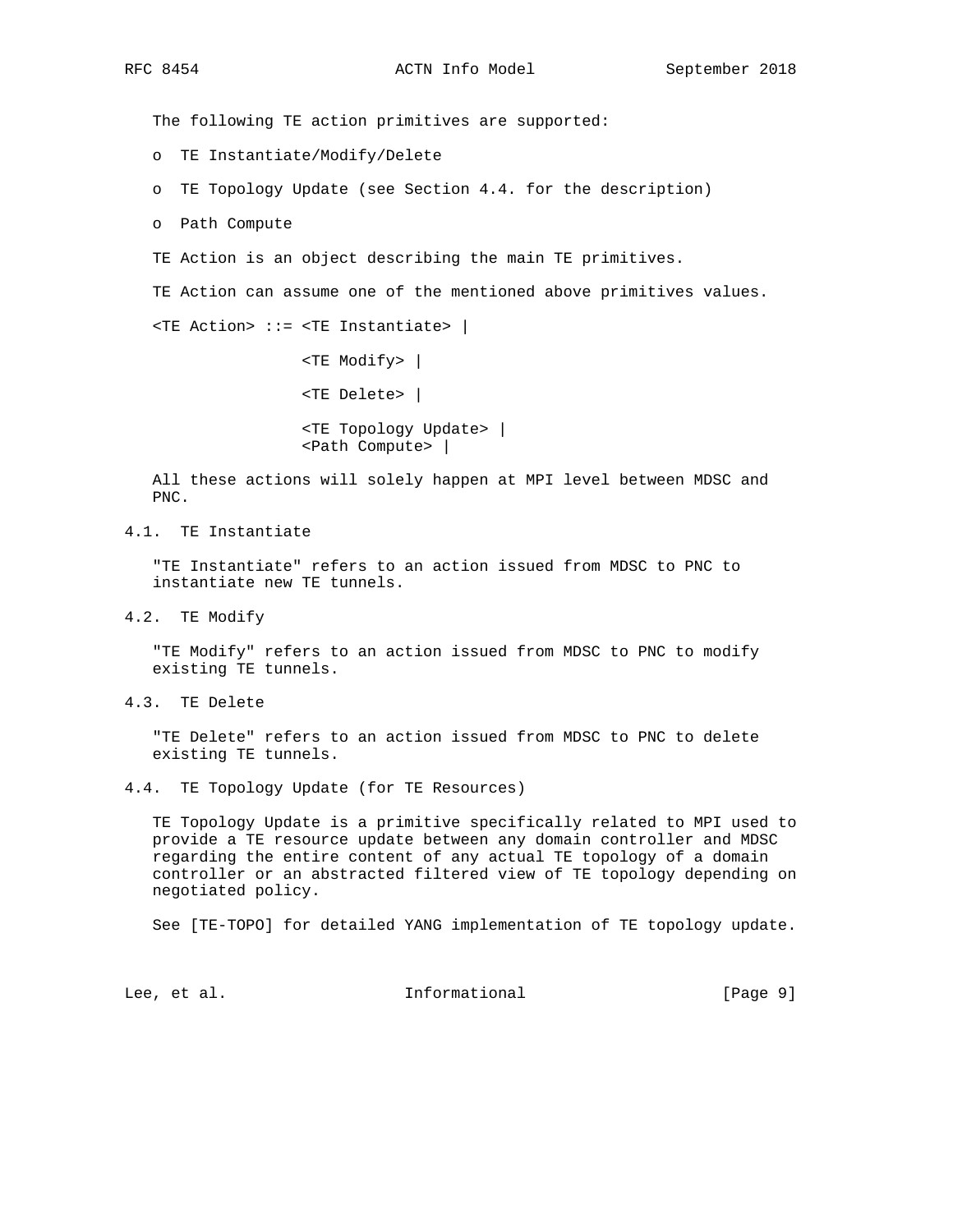<TE Topology Update> ::= <TE-topology-list> <TE-topology-list> ::= <TE-topology> [<TE-topology-list>] <TE-topology> ::= [<Abstraction>] <TE-Topology-identifier> <Node list> <Link-list> <Node-list> ::= <Node>[<Node-list>] <Node> ::= <Node> <TE Termination Point-list> <TE Termination Point-list> ::= <TE Termination Point> [<TE- Termination Point-list>] <Link-list> ::= <Link>[<Link-list>] Where Abstraction provides information on the level of abstraction (as determined a priori).

 TE-topology-identifier is an identifier that identifies a specific te-topology, e.g., te-types:te-topology-id [TE-TOPO].

 Node-list is detailed information related to a specific node belonging to a te-topology, e.g., te-node-attributes [TE-TOPO].

 Link-list is information related to the specific link related belonging to a te-topology, e.g., te-link-attributes [TE-TOPO].

 TE Termination Point-list is detailed information associated with the termination points of a te-link related to a specific node, e.g., interface-switching-capability [TE-TOPO].

4.5. Path Compute

 Path Compute consists of Request and Reply. "Path Compute Request" refers to an action from MDSC to PNC to request a path computation.

 "Path Compute Reply" refers to the reply in response to the Path Compute Request.

The context of Path Compute is described in [Path-Compute].

5. VN Objects

 This section provides a list of objects associated to VN action primitives.

Lee, et al. 10 methormational [Page 10]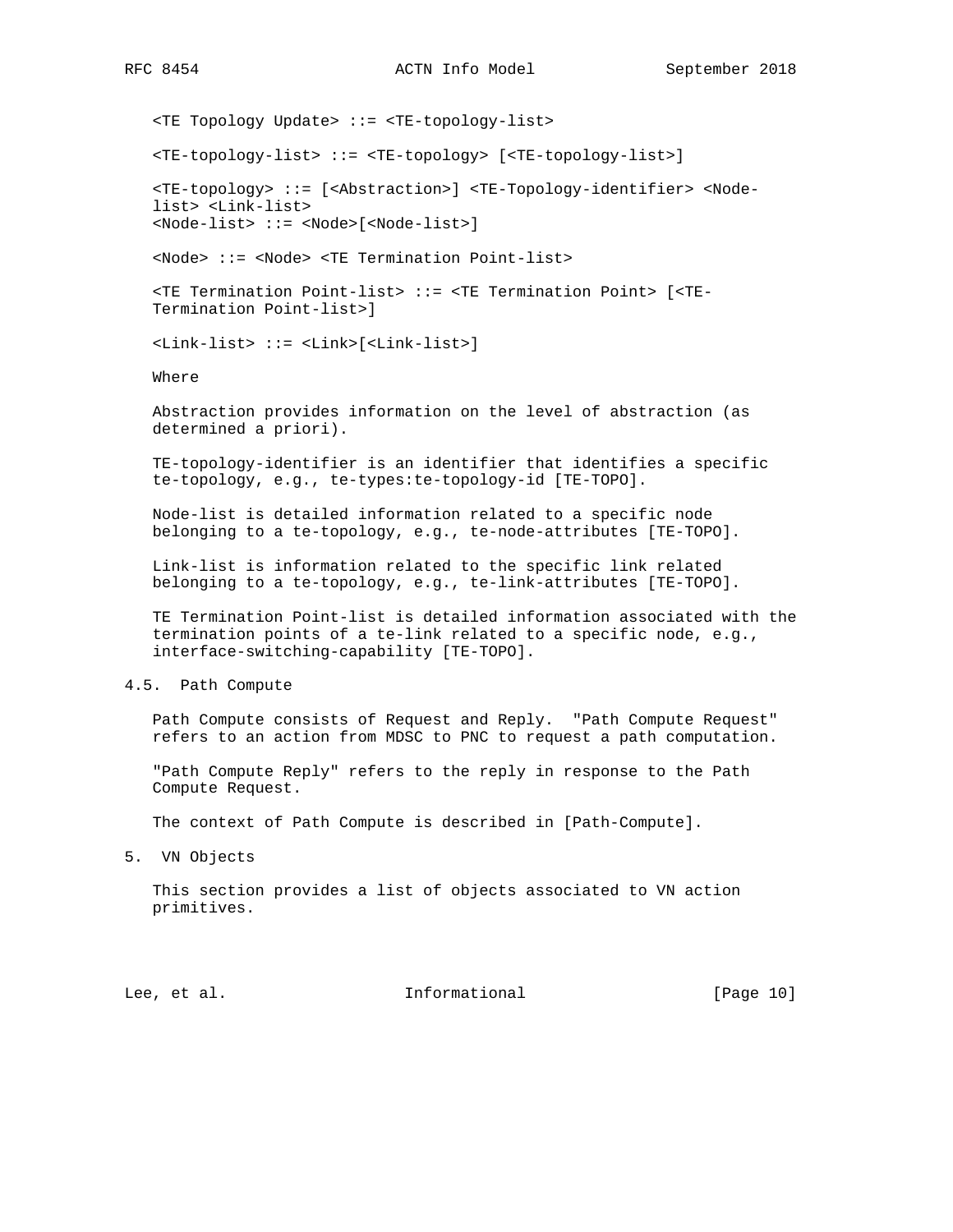5.1. VN Identifier

A VN Identifier is a unique identifier of the VN.

5.2. VN Service Characteristics

 VN Service Characteristics describes the customer/application requirements against the VNs to be instantiated.

<VN Service Characteristics> ::= <VN Connectivity Type>

<VN Directionality>

(<VN Traffic Matrix>...)

<VN Survivability>

Where

 <VN Connectivity Type> ::= <P2P>|<P2MP>|<MP2MP>|<MP2P>|<Multi destination>

 The Connectivity Type identifies the type of required VN Service. In addition to the classical types of services (e.g., P2P/P2MP, etc.), ACTN defines the "multi-destination" service that is a new P2P service where the endpoints are not fixed. They can be chosen among a list of preconfigured endpoints or dynamically provided by the CNC.

 VN Directionality indicates if a VN is unidirectional or bidirectional. This implies that each VN member that belongs to the VN has the same directionality as the VN.

<VN Traffic Matrix> ::= <Bandwidth>

[<VN Constraints>]

 The VN Traffic Matrix represents the traffic matrix parameters for the required service connectivity. Bandwidth is a mandatory parameter, and a number of optional constraints can be specified in the VN Constraints (e.g., diversity, cost). They can include objective functions and TE metric bounds as specified in [RFC5541].

Further details on the VN constraints are specified below:

 <VN Constraints> ::= [<Layer Protocol>] [<Diversity>]

( <Metric> | <VN Objective Function> )

Lee, et al. Informational [Page 11]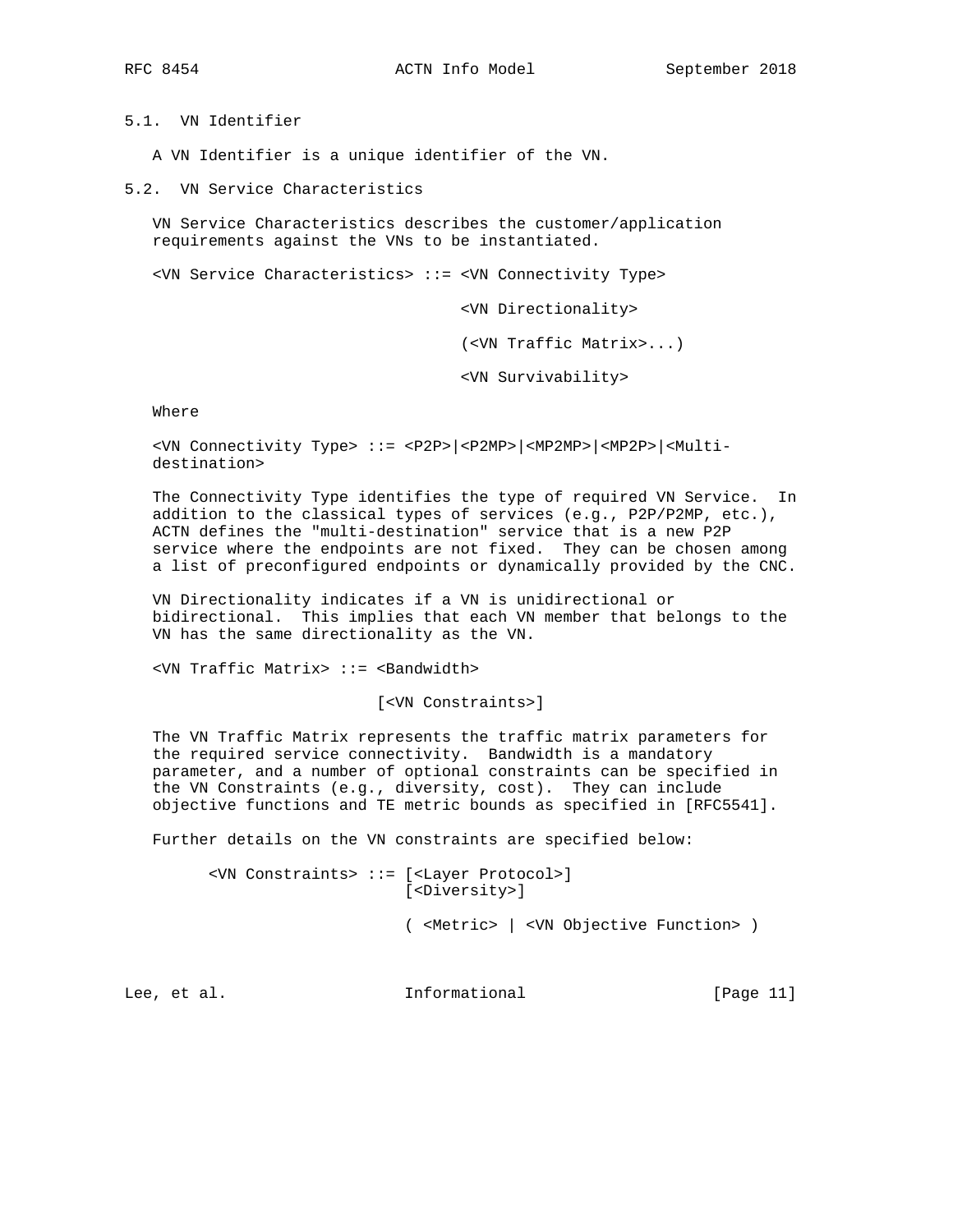Where:

 Layer Protocol identifies the layer topology at which the VN service is requested. It could be, for example, MPLS, Optical Data Unit (ODU), and Optical Channel (OCh).

 Diversity allows asking for diversity constraints for a VN Instantiate/Modify or a VN Path Compute. For example, a new VN or a path is requested in total diversity from an existing one (e.g., diversity exclusion).

<Diversity> ::= (<VN-exclusion> (<VN-id>...)) |

(<VN-Member-exclusion> (<VN-Member-id>...))

 Metric can include all the Metrics (cost, delay, delay variation, latency) and bandwidth utilization parameters defined and referenced by [RFC3630] and [RFC7471].

As for VN Objective Function, see Section 5.4.

 VN Survivability describes all attributes related to the VN recovery level and its survivability policy enforced by the customers/ applications.

<VN Survivability> ::= <VN Recovery Level>

[<VN Tunnel Recovery Level>]

[<VN Survivability Policy>]

Where:

 VN Recovery Level is a value representing the requested level of resiliency required against the VN. The following values are defined:

- o Unprotected VN
- o VN with per tunnel recovery: The recovery level is defined against the tunnels composing the VN, and it is specified in the VN Tunnel Recovery Level.

 <VN Tunnel Recovery Level> ::= <0:1>|<1+1>|<1:1>|<1:N>|<M:N>| <On the fly restoration>

 The VN Tunnel Recovery Level indicates the type of protection or restoration mechanism applied to the VN. It augments the recovery types defined in [RFC4427].

Lee, et al. 10 mm informational [Page 12]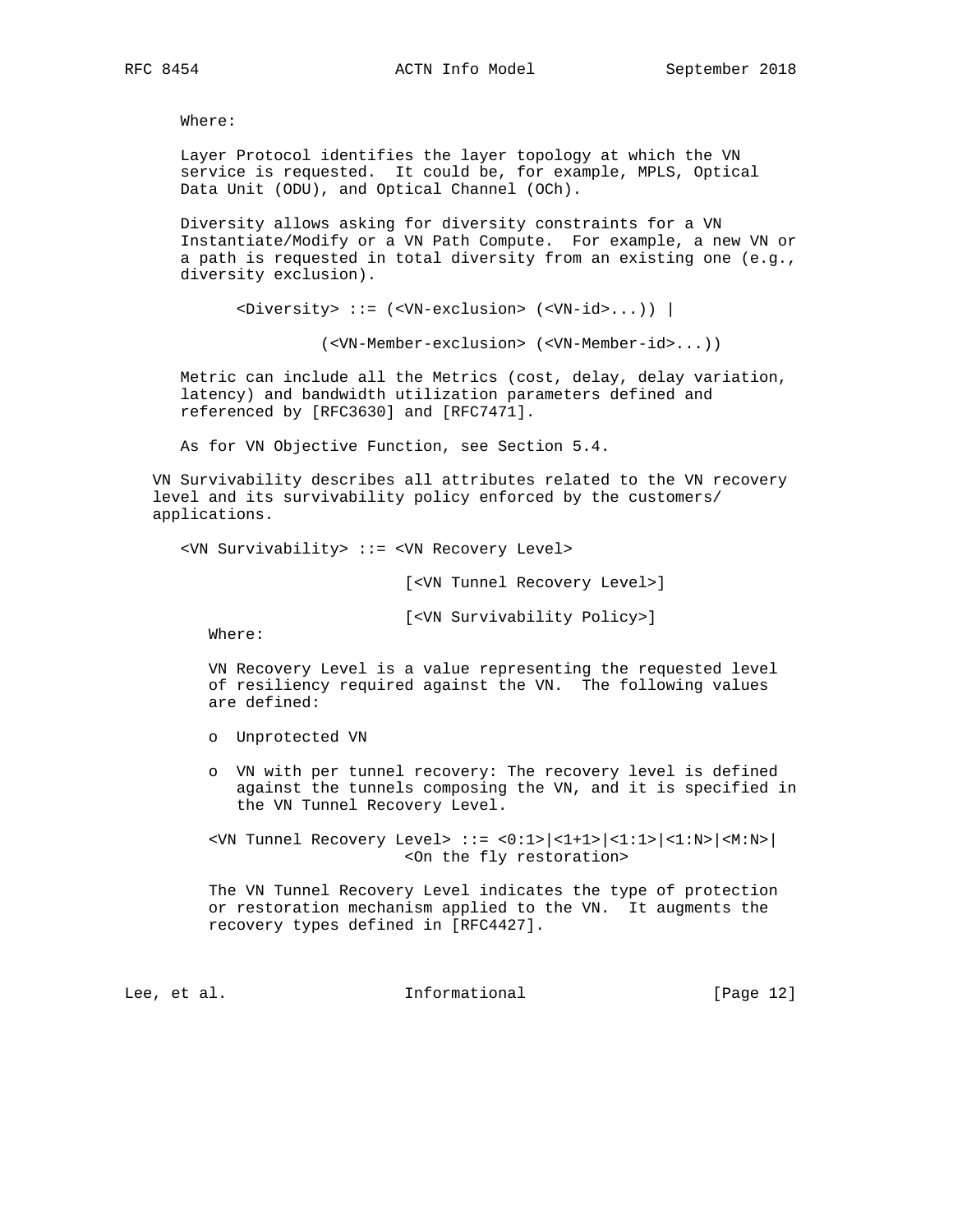<VN Survivability Policy> ::= [<Local Reroute Allowed>]

[<Domain Preference>]

[<Push Allowed>]

[<Incremental Update>]

Where:

 Local Reroute Allowed is a delegation policy to the Server on whether or not to allow a local reroute fix upon a failure of the primary LSP.

 Domain Preference is only applied on the MPI where the MDSC (client) provides a domain preference to each PNC (server), e.g., when an inter-domain link fails, then PNC can choose the alternative peering with this info.

 Push Allowed is a policy that allows a server to trigger an updated VN topology upon failure without an explicit request from the client. Push action can be set as default unless otherwise specified.

 Incremental Update is another policy that triggers an incremental update from the server since the last period of update. Incremental update can be set as default unless otherwise specified.

#### 5.3. VN Endpoint

 VN End-Point Object describes the VN's customer endpoint characteristics.

<VN End-Point> ::= (<Access Point Identifier>

 [<Access Link Capability>] [<Source Indicator>])...

Where:

 Access Point Identifier represents a unique identifier of the client endpoint. They are used by the customer to ask for the setup of a virtual network instantiation. A VN End-Point is defined against each AP in the network and is shared between customer and provider. Both the customer and the provider will map it against their own physical resources.

Lee, et al. Informational [Page 13]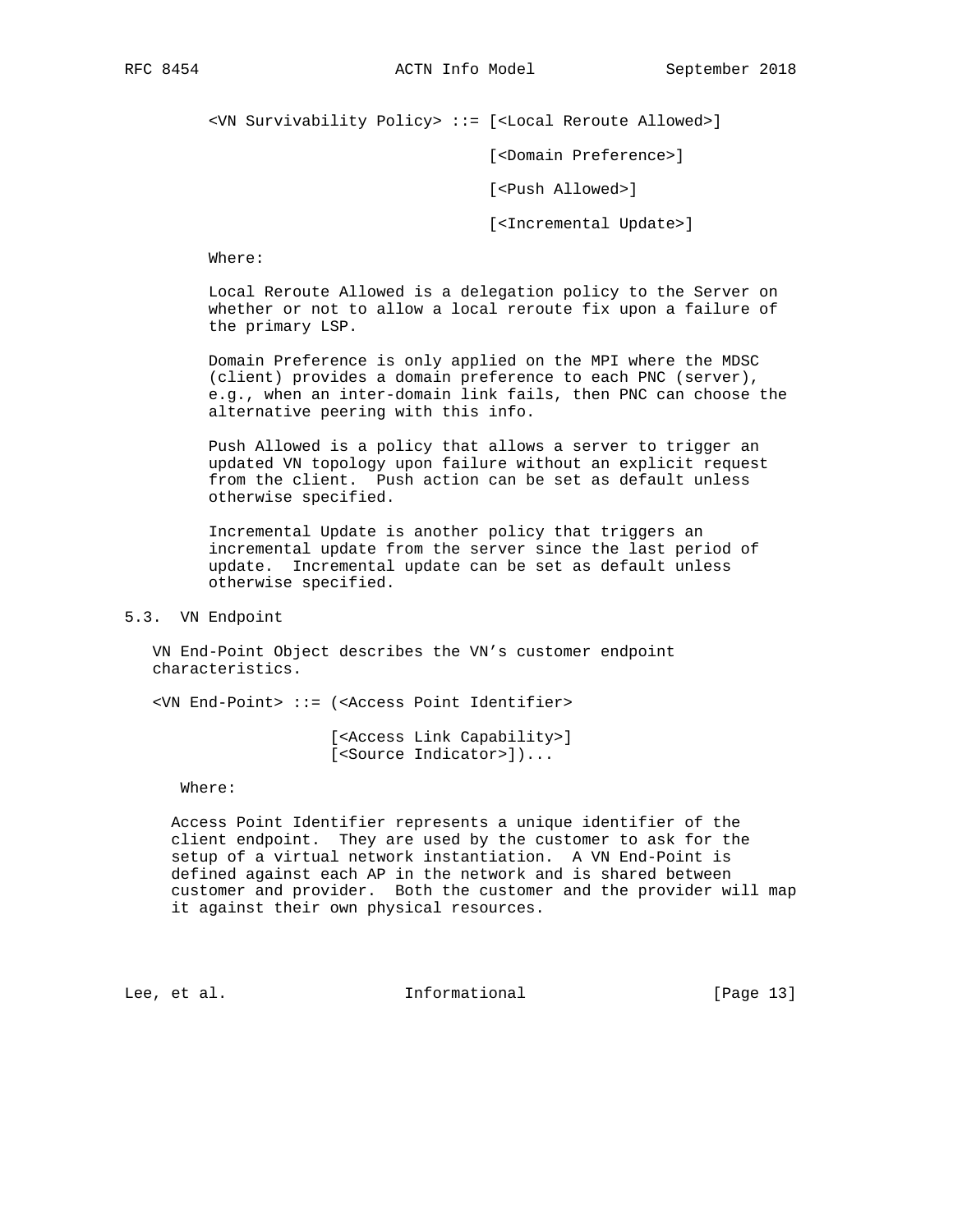Access Link Capability identifies the capabilities of the access link related to the given access point (e.g., max-bandwidth, bandwidth availability, etc.).

 Source Indicator indicates whether or not an endpoint is the source.

5.4. VN Objective Function

The VN Objective Function applies to each VN member (i.e., each E2E tunnel) of a VN.

 The VN Objective Function can reuse objective functions defined in Section 4 of [RFC5541].

 For a single path computation, the following objective functions are defined:

- o MCP is the Minimum Cost Path with respect to a specific metric (e.g., shortest path).
- o MLP is the Minimum Load Path, meaning find a path composted by te link least loaded.
- o MBP is the Maximum residual Bandwidth Path.

 For a concurrent path computation, the following objective functions are defined:

- o MBC is to Minimize aggregate Bandwidth Consumption.
- o MLL is to Minimize the Load of the most loaded Link.
- o MCC is to Minimize the Cumulative Cost of a set of paths.
- 5.5. VN Action Status

 VN Action Status is the status indicator whether or not the VN has been successfully instantiated, modified, or deleted in the server network in response to a particular VN action.

 Note that this action status object can be implicitly indicated and, thus, not included in any of the VN primitives discussed in Section 3.

Lee, et al. Informational [Page 14]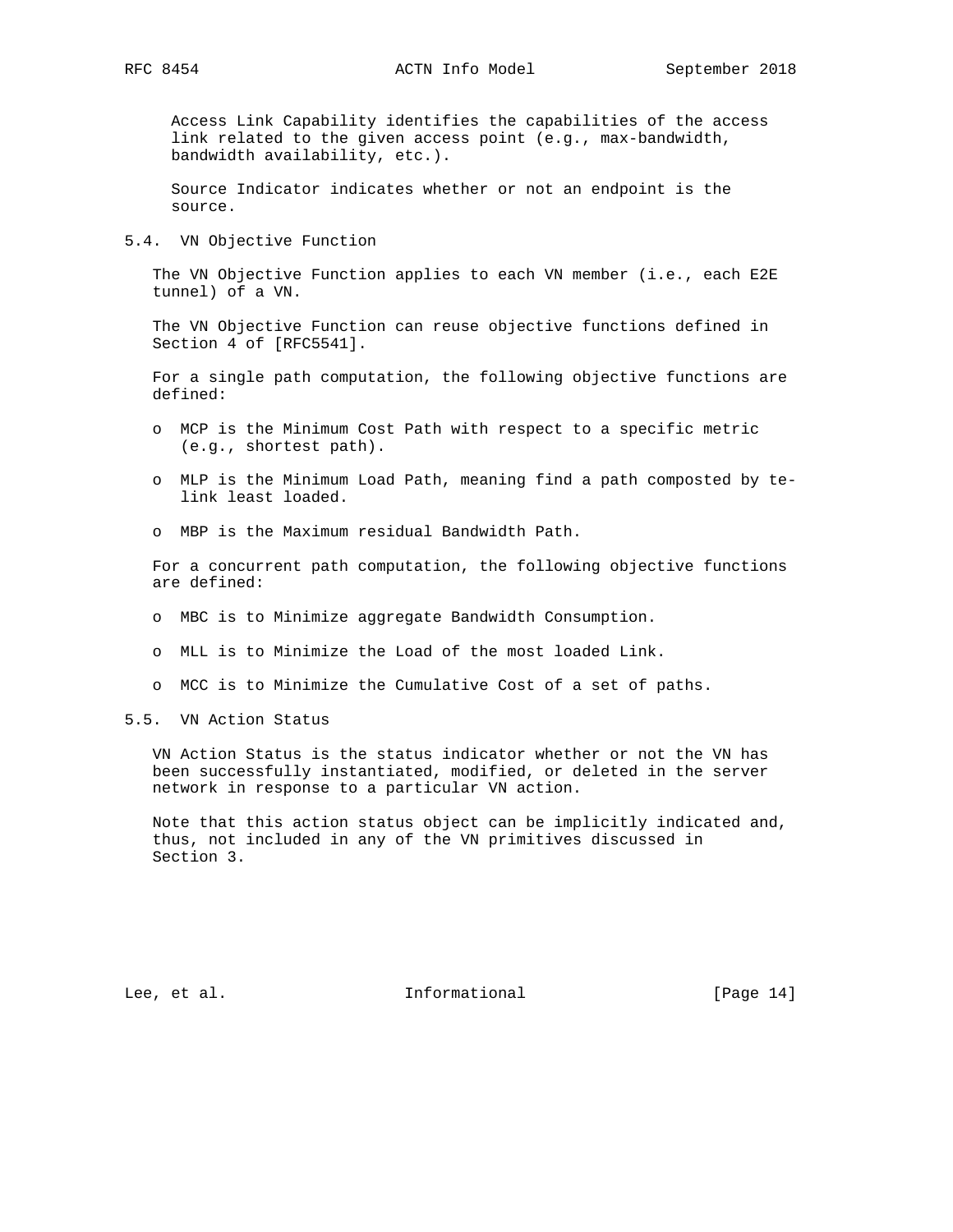5.6. VN Topology

 When a VN is seen by the customer as a topology, it is referred to as "VN topology". This is associated with VN Type 2, which is composed of virtual nodes and virtual links.

<VN Topology> ::= <Virtual node list> <Virtual link list>

<Virtual node list> ::= <Virtual node> [<Virtual node list>]

<Virtual link list> :: = <Virtual link> [<Virtual link list>]

5.7. VN Member

 VN Member describes details of a VN Member that is a list of a set of VN Members represented as VN\_Member\_List.

<VN\_Member\_List> ::= <VN Member> [<VN\_Member\_List>]

Where <VN Member> ::= <Ingress VN End-Point>

[<VN Associated LSP>]

<Egress VN End-Point>

 Ingress VN End-Point is the VN End-Point information for the ingress portion of the AP. See Section 5.3 for VN End-Point details.

 Egress VN End-Point is the VN End-Point information for the egress portion of the AP. See Section 5.3 for VN End-Point details.

 VN Associated LSP describes the instantiated LSPs in the Provider's network for the VN Type 1. It describes the instantiated LSPs over the VN topology for VN Type 2.

5.7.1. VN Computed Path

 The VN Computed Path is the list of paths obtained after the VN path computation request from a higher controller. Note that the computed path is to be distinguished from the LSP. When the computed path is signaled in the network (and thus the resource is reserved for that path), it becomes an LSP.

<VN Computed Path> ::= (<Path>...)

Lee, et al. 10 mm informational [Page 15]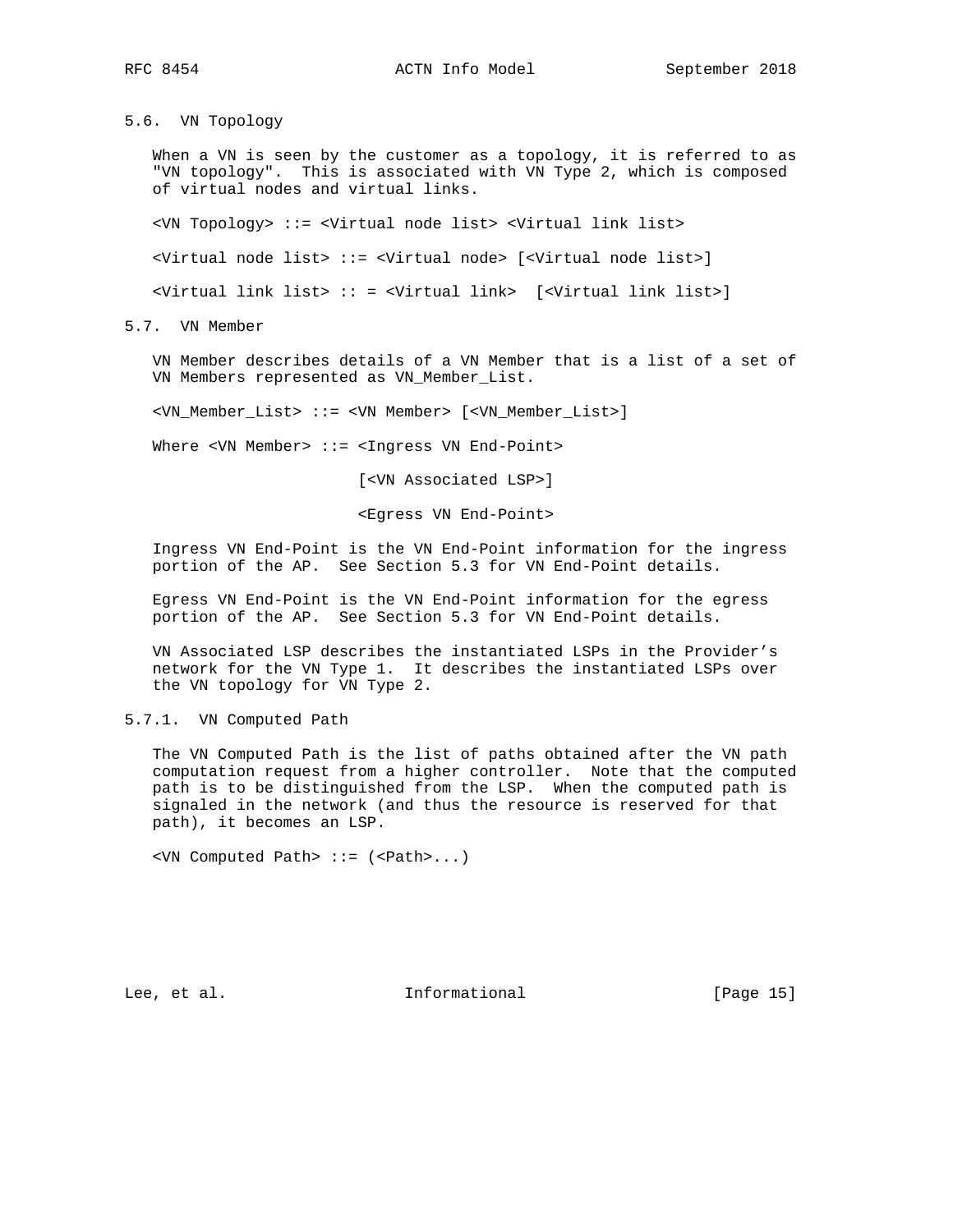# 5.7.2. VN Service Preference

 This section provides the VN Service preference. VN Service is defined in Section 2.

<VN Service Preference> ::= [<Location Service Preference >]

[<Client-specific Preference >]

[<End-Point Dynamic Selection Preference >]

#### Where

 Location Service Preference describes the End-Point Location's (e.g., data centers (DCs)) support for certain Virtual Network Functions (VNFs) (e.g., security function, firewall capability, etc.) and is used to find the path that satisfies the VNF constraint.

 Client-specific Preference describes any preference related to VNS that an application/client can enforce via CNC towards lower-level controllers. For example, CNC can enforce client-specific preferences, e.g., selection of a destination DC from the set of candidate DCs based on some criteria in the context of Virtual Machine (VM) migration. MSDC/PNC should then provide the DC interconnection that supports the Client-specific Preference.

 End-Point Dynamic Selection Preference describes if the endpoint (e.g., DC) can support load-balancing, disaster recovery, or VM migration and so can be part of the selection by MDSC following service Preference enforcement by CNC.

Lee, et al. 10 mm informational [Page 16]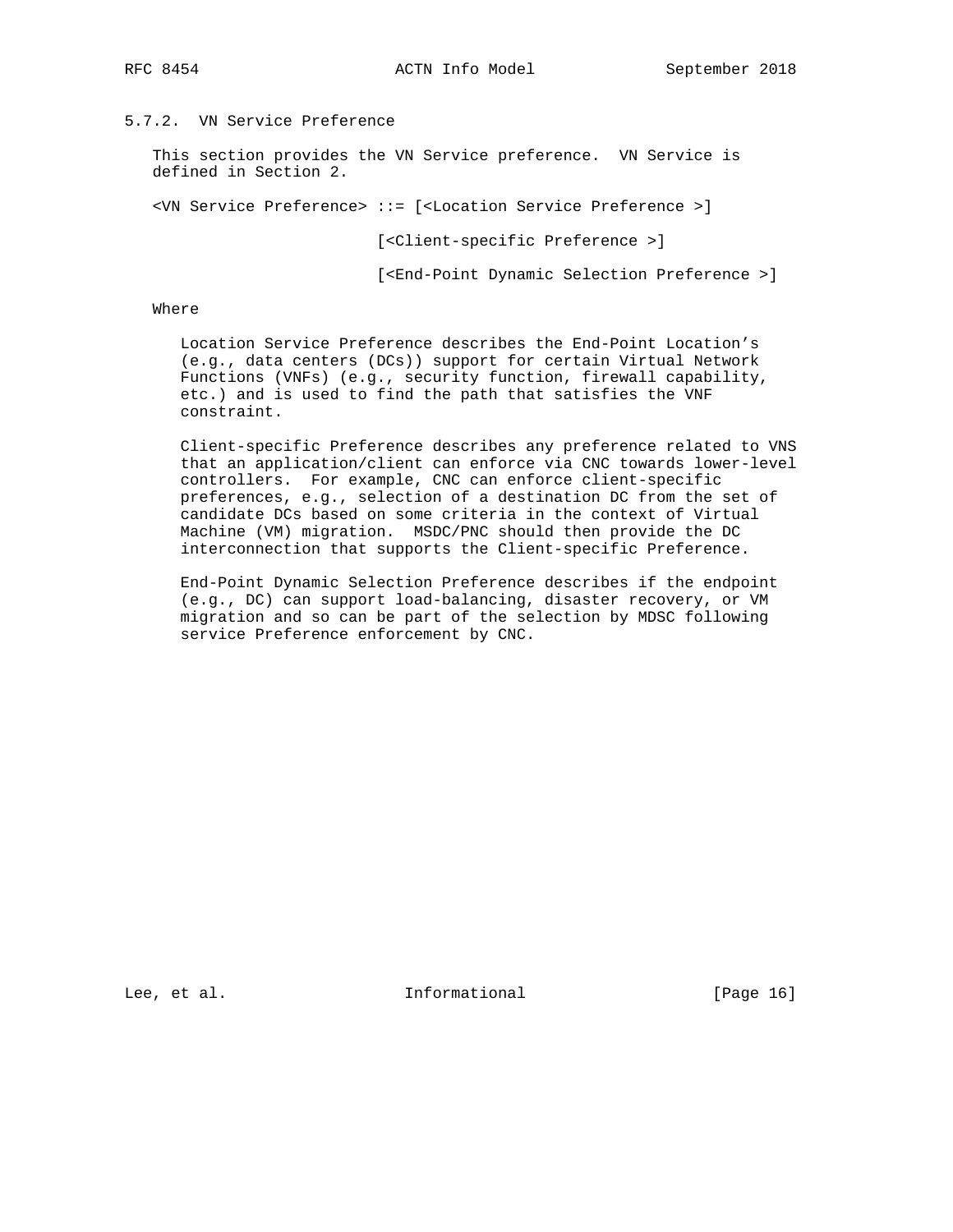- 6. TE Objects
- 6.1. TE Tunnel Characteristics

 Tunnel Characteristics describes the parameters needed to configure TE tunnel.

<TE Tunnel Characteristics> ::= [<Tunnel Type>]

<Tunnel Id>

[<Tunnel Layer>]

[<Tunnel end-point>]

[<Tunnel protection-restoration>]

<Tunnel Constraints>

[<Tunnel Optimization>]

Where

<Tunnel Type> ::= <P2P>|<P2MP>|<MP2MP>|<MP2P>

 The Tunnel Type identifies the type of required tunnel. In this document, only the P2P model is provided.

Tunnel Id is the TE tunnel identifier

 Tunnel Layer represents the layer technology of the LSPs supporting the tunnel

<Tunnel End Points> ::= <Source> <Destination>

 <Tunnel protection-restoration> ::= <prot 0:1>|<prot 1+1>|<prot 1:1>|<prot 1:N>|prot <M:N>|<restoration> Tunnel Constraints are the base tunnel configuration constraints parameters.

Lee, et al. 10 mm informational [Page 17]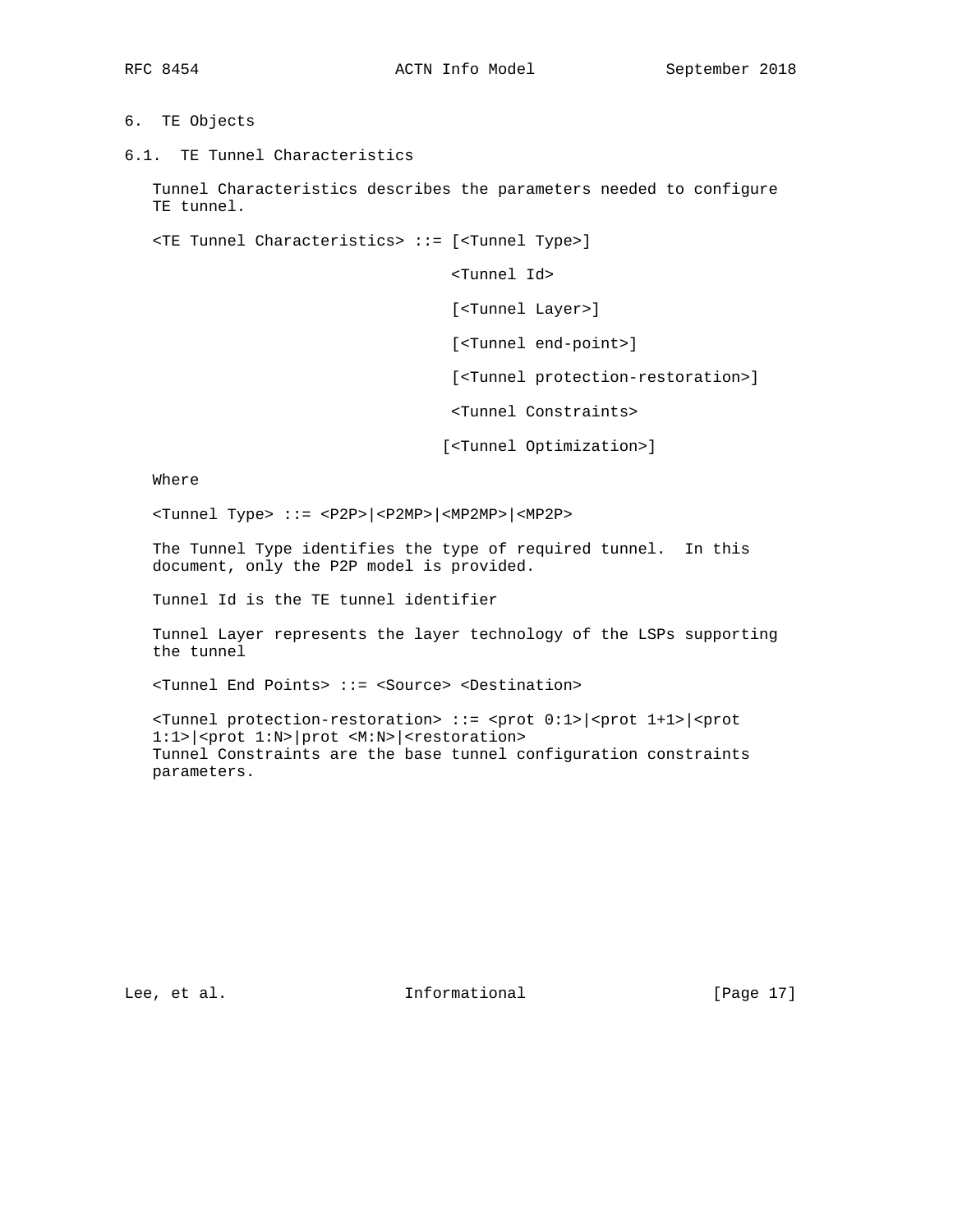Where <Tunnel Constraints> ::= [<Topology Id>]

[<Bandwidth>]

[<Disjointness>]

[<SRLG>]

[<Priority>]

[<Affinities>]

[<Tunnel Optimization>]

[<Objective Function>]

Topology Id references the topology used to compute the tunnel path.

Bandwidth is the bandwidth used as a parameter in path computation.

<Disjointness> ::= <node> | <link> | <srlg>

 Disjointness provides the type of resources from which the tunnel has to be disjointed.

 Shared Risk Link Group (SRLG) is a group of physical resources impacted by the same risk from which an E2E tunnel is required to be disjointed.

<Priority> ::= <Holding Priority> <Setup Priority>

where

 Setup Priority indicates the level of priority for taking resources from another tunnel [RFC3209].

 Holding Priority indicates the level of priority to hold resources avoiding preemption from another tunnel [RFC3209].

 Affinities represents the structure to validate a link belonging to the path of the tunnel [RFC3209].

<Tunnel Optimization> ::= <Metric> | <Objective Function>

 Metric can include all the Metrics (cost, delay, delay variation, latency) and bandwidth utilization parameters defined and referenced by [RFC3630] and [RFC7471].

Lee, et al. 1nformational [Page 18]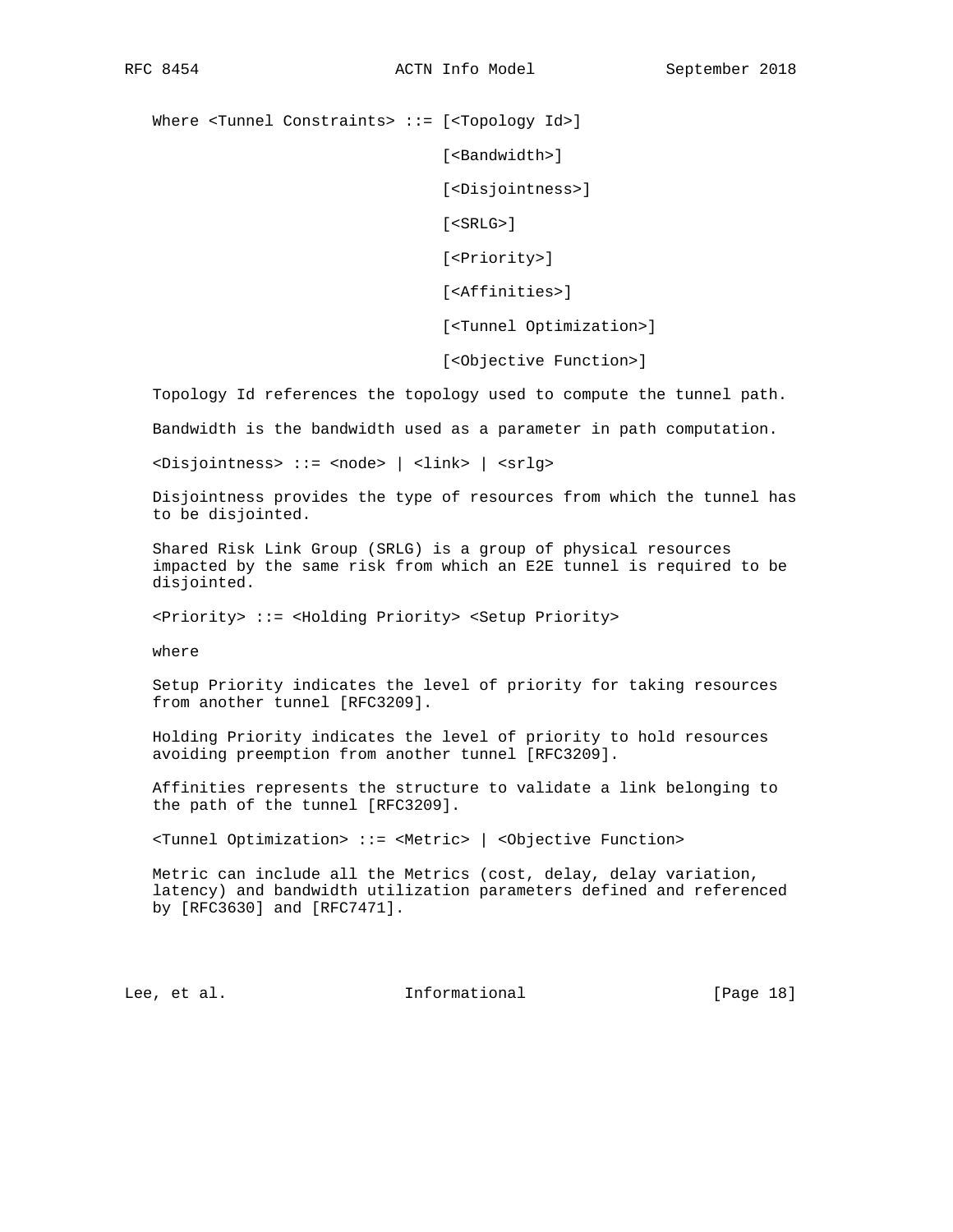<Objective Function> ::= <objective function type> <objective function type> ::= <MCP> | <MLP> | <MBP> | <MBC> | <MLL> | <MCC> See Section 5.4 for a description of objective function type. 7. Mapping of VN Primitives with VN Objects This section describes the mapping of VN primitives with VN Objects based on Section 5. <VN Instantiate> ::= <VN Service Characteristics> <VN Member-List> [<VN Service Preference>] [<VN Topology>] <VN Modify> ::= <VN identifier> <VN Service Characteristics> <VN Member-List> [<VN Service Preference>] [<VN Topology>] <VN Delete> ::= <VN Identifier> <VN Update> :: = <VN Identifier> [<VN Member-List>] [<VN Topology>] <VN Path Compute Request> ::= <VN Service Characteristics> <VN Member-List> [<VN Service Preference>] <VN Path Compute Reply> ::= <VN Computed Path> <VN Query> ::= <VN Identifier>

Lee, et al. Informational [Page 19]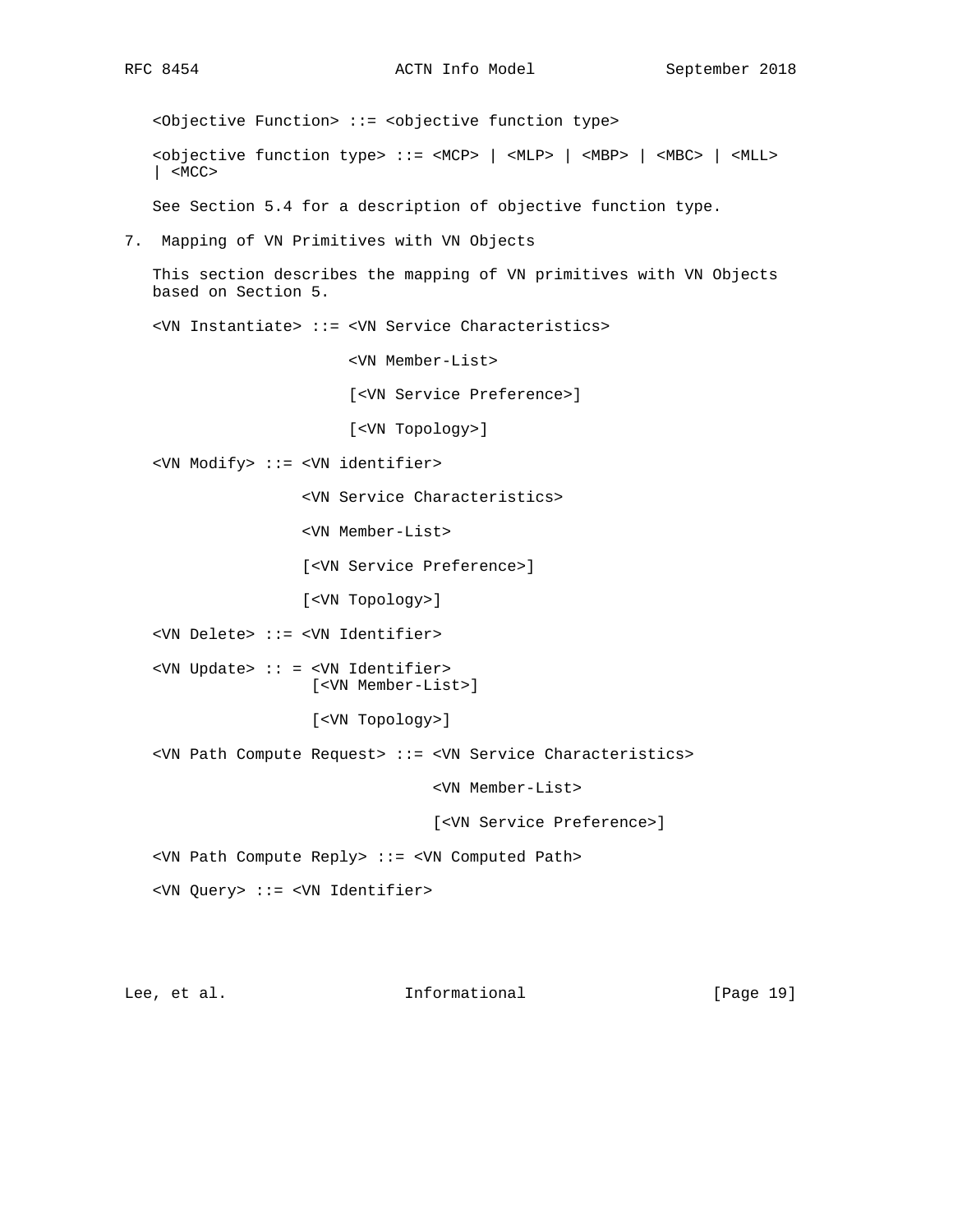<VN Query Reply> ::= <VN Identifier>

<VN Associated LSP>

[<TE Topology Reference>]

8. Mapping of TE Primitives with TE Objects

 This section describes the mapping of TE primitives with TE Objects based on Section 6.

<TE Instantiate> ::= <TE Tunnel Characteristics>

<TE Modify> ::= <TE Tunnel Characteristics>

 <TE Delete> ::= <Tunnel Id> <TE Topology Update> ::= <TE-topology-list>

<Path Compute Request> ::= <TE Tunnel Characteristics>

<Path Compute Reply> ::= <TE Computed Path>

<TE Tunnel Characteristics>

9. Security Considerations

 The ACTN information model is not directly relevant when considering potential security issues. Rather, it defines a set of interfaces for TE networks. The underlying protocols, procedures, and implementations used to exchange the information model described in this document will need to secure the request and control of resources with proper authentication and authorization mechanisms. In addition, the data exchanged over the ACTN interfaces discussed in this document requires verification of data integrity. Backup or redundancies should also be available to restore the affected data to its correct state.

 Implementations of the ACTN framework will have distributed functional components that will exchange an instantiation that adheres to this information model. Implementations should encrypt data that flows between them, especially when they are implemented at remote nodes and irrespective of whether these data flows are on external or internal network interfaces. The information model may contain customer, application, and network data that, for business or privacy reasons, may be considered sensitive. It should be stored only in an encrypted data store.

Lee, et al. Informational [Page 20]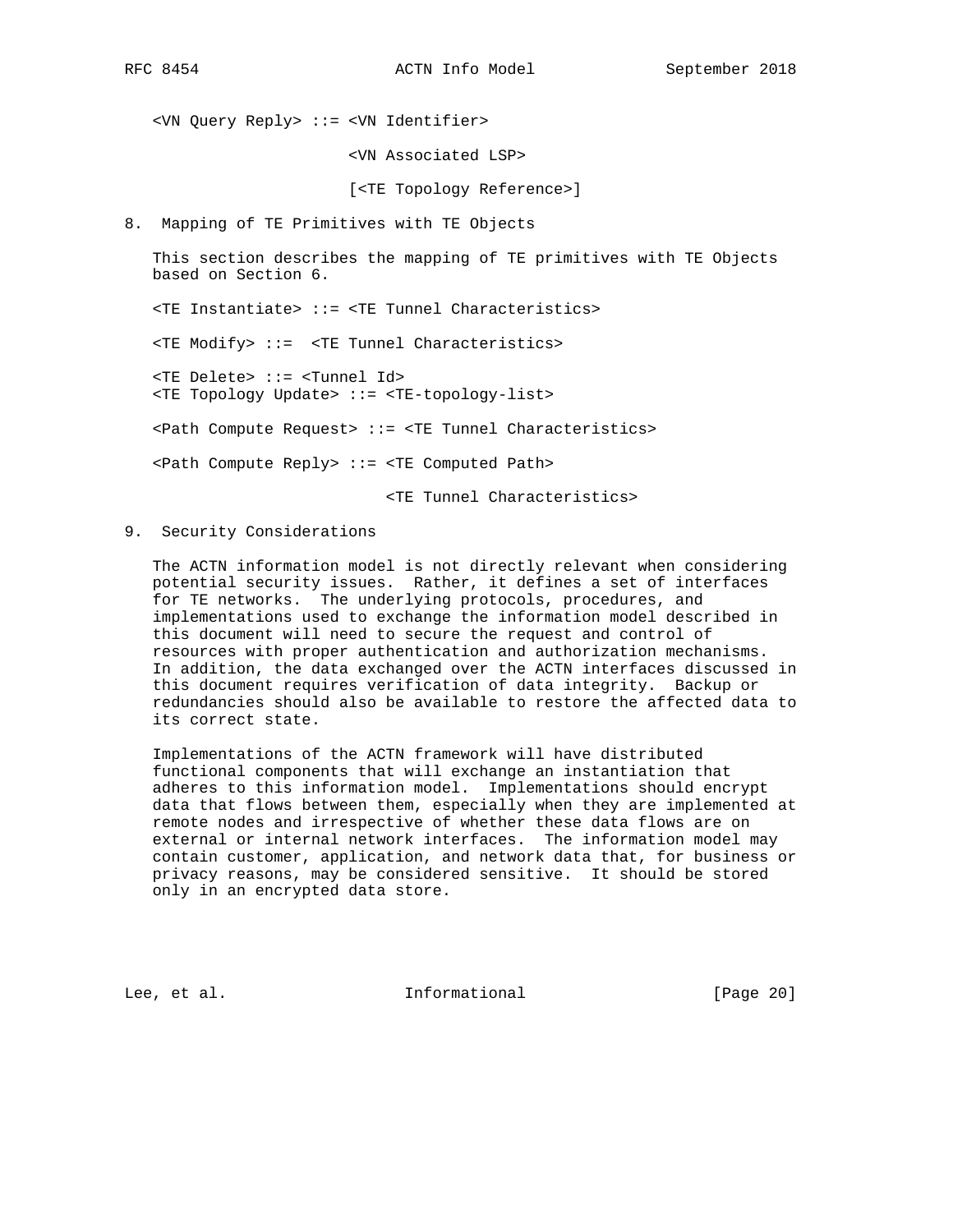The ACTN security discussion is further split into two specific interfaces:

o Interface between the CNC and MDSC, CNC-MDSC Interface (CMI)

o Interface between the MDSC and PNC, MDSC-PNC Interface (MPI).

 See the detailed discussion of the CMI and MPI in Sections 9.1 and 9.2 (respectively) in [RFC8453].

 The conclusion is that all data models and protocols used to realize the ACTN information model should have rich security features, as discussed in this section. Additional security risks may still exist. Therefore, discussion and applicability of specific security functions and protocols will be better described in documents that are use case and environment specific.

10. IANA Considerations

This document has no IANA actions.

- 11. References
- 11.1. Normative References

 [RFC8453] Ceccarelli, D., Ed. and Y. Lee, Ed., "Framework for Abstraction and Control of TE Networks (ACTN)", RFC 8453, DOI 10.17487/RFC8453, August 2018, <https://www.rfc-editor.org/info/rfc8453>.

11.2. Informative References

[ACTN-REQ]

 Lee, Y., Ceccarelli, D., Miyasaka, T., Shin, J., and K. Lee, "Requirements for Abstraction and Control of TE Networks", Work in Progress, draft-ietf-teas-actn-requirements-09, March 2018.

[Path-Compute]

 Busi, I., Belotti, S., Lopezalvarez, V., Dios, O., Sharma, A., Shi, Y., Vilata, R., and K. Sethuraman, "Yang model for requesting Path Computation", Work in Progress, draft-ietf-teas-yang-path-computation-02, June 2018.

 [RFC3209] Awduche, D., Berger, L., Gan, D., Li, T., Srinivasan, V., and G. Swallow, "RSVP-TE: Extensions to RSVP for LSP Tunnels", RFC 3209, DOI 10.17487/RFC3209, December 2001, <https://www.rfc-editor.org/info/rfc3209>.

Lee, et al. Informational [Page 21]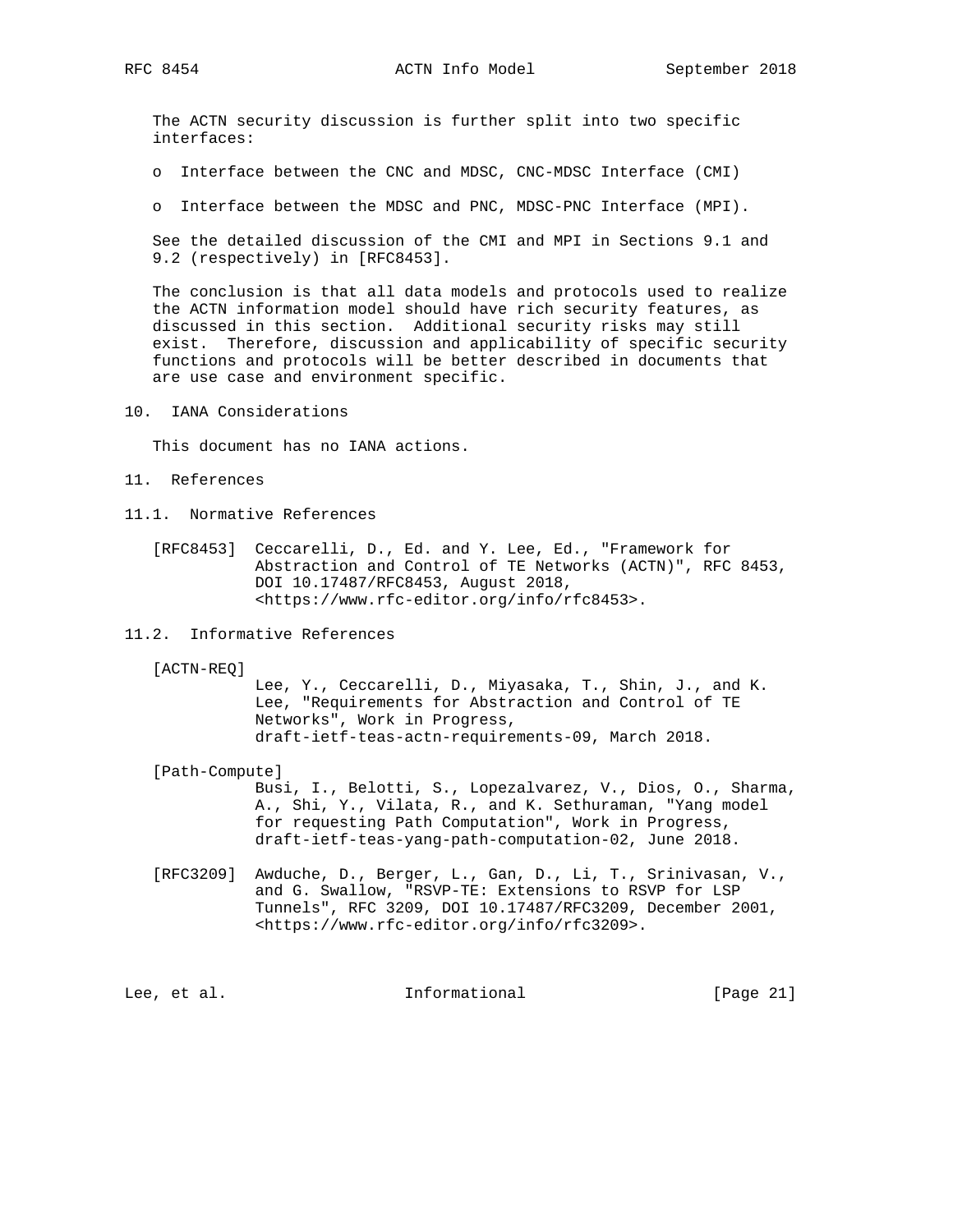- [RFC3630] Katz, D., Kompella, K., and D. Yeung, "Traffic Engineering (TE) Extensions to OSPF Version 2", RFC 3630, DOI 10.17487/RFC3630, September 2003, <https://www.rfc-editor.org/info/rfc3630>.
- [RFC4427] Mannie, E., Ed. and D. Papadimitriou, Ed., "Recovery (Protection and Restoration) Terminology for Generalized Multi-Protocol Label Switching (GMPLS)", RFC 4427, DOI 10.17487/RFC4427, March 2006, <https://www.rfc-editor.org/info/rfc4427>.
- [RFC5541] Le Roux, JL., Vasseur, JP., and Y. Lee, "Encoding of Objective Functions in the Path Computation Element Communication Protocol (PCEP)", RFC 5541, DOI 10.17487/RFC5541, June 2009, <https://www.rfc-editor.org/info/rfc5541>.
- [RFC7471] Giacalone, S., Ward, D., Drake, J., Atlas, A., and S. Previdi, "OSPF Traffic Engineering (TE) Metric Extensions", RFC 7471, DOI 10.17487/RFC7471, March 2015, <https://www.rfc-editor.org/info/rfc7471>.
- [RFC7926] Farrel, A., Ed., Drake, J., Bitar, N., Swallow, G., Ceccarelli, D., and X. Zhang, "Problem Statement and Architecture for Information Exchange between Interconnected Traffic-Engineered Networks", BCP 206, RFC 7926, DOI 10.17487/RFC7926, July 2016, <https://www.rfc-editor.org/info/rfc7926>.
- [TE-TOPO] Liu, X., Bryskin, I., Beeram, V., Saad, T., Shah, H., and O. Dios, "YANG Data Model for Traffic Engineering (TE) Topologies", Work in Progress, draft-ietf-teas-yang-te-topo-18, June 2018.

### Contributors

 Haomian Zheng Huawei Technologies Email: zhenghaomian@huawei.com

 Xian Zhang Huawei Technologies Email: zhang.xian@huawei.com

Lee, et al. 1nformational [Page 22]